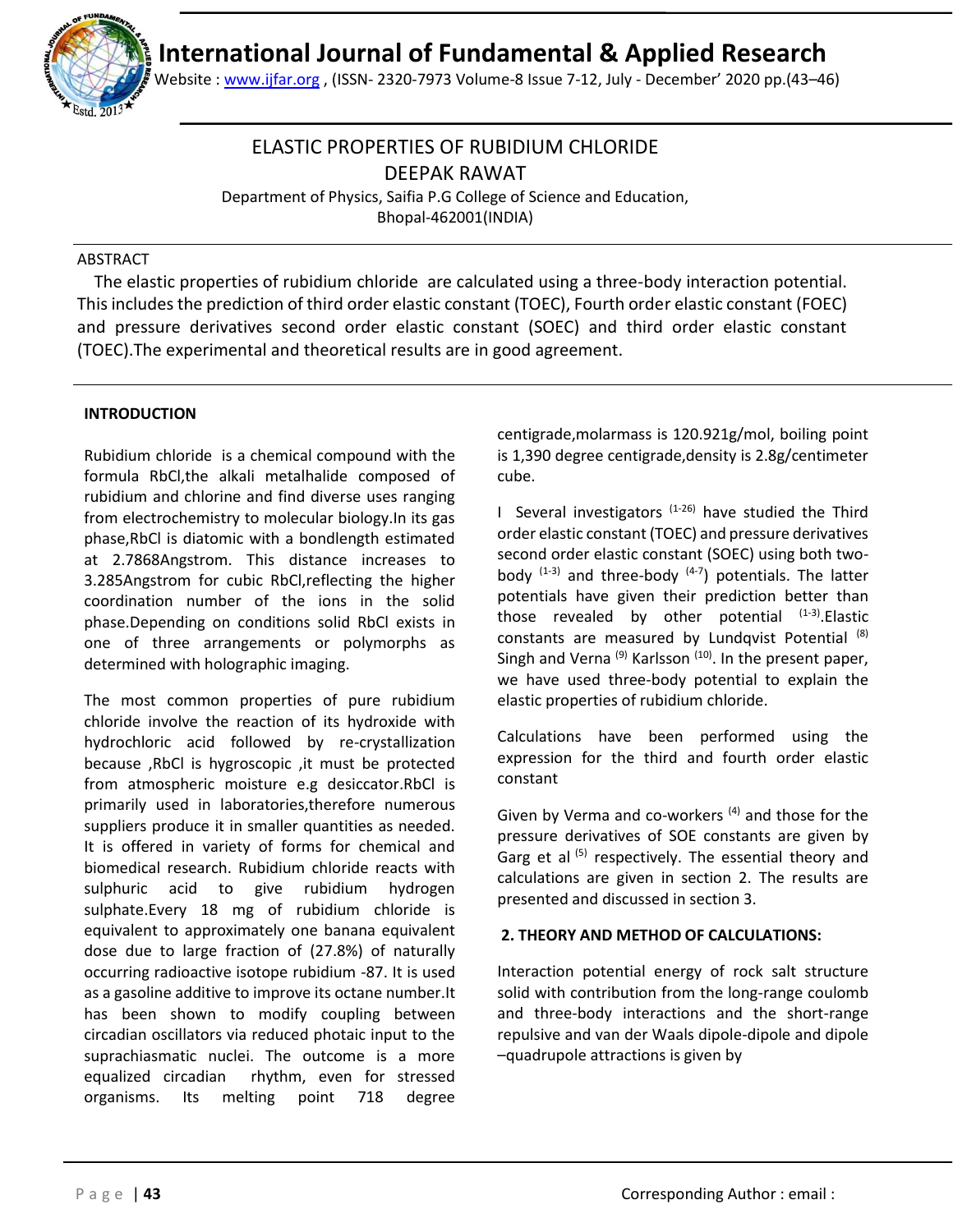

Website : [www.ijfar.org](http://www.ijfar.org/) , (ISSN- 2320-7973 Volume-8 Issue 7-12, July - December' 2020 pp.(43–46)

W(r) =  $\alpha_{\rm m}Z(Z+6 \text{ f(r)})/r + [W_1(r)+W_2(r)] \text{ e}^2$ 

 $(1)$ 

(3)

First term is the Coulomb interaction with a  $\alpha_m$  as the Madelung constant, Ze is the ionic charge and e is the electronic charge. Here r (=r<sub>0</sub>) and r<sub>1</sub> (=2r<sub>0</sub>) are the first and second neighbor distances. f(r) is the three-body force parameter dependent on  $r.W_1$  and  $W_2$  are the short-range interactions defined as

$$
W_1(r) = b\beta/e^2\beta_+ \exp(r_+ + r_- - r)/\rho_+ - C_+/r^6 - d_+/r^8
$$
\n(2)  
\n
$$
W_2(r') = b\beta/e^2\beta_+ \exp(2r_+ + r')/\rho_+ + b\beta_-/e^2 \exp(2r_- - r')/\rho_- - (c_{++} + c_-)/r'^6 - (d_{++} + d_-)/r'^8
$$
\nWhere  $\beta_{ij} = 1 + (z_i/n_i) + (z_j/n_j)$  (4)

With  $n_i$  as the number of electrons in outermost orbit. Here, b and  $\rho$  are the repulsive strength and hardness parameters, respectively. In our calculations value of ionic radii ( $r_i$ ) and van der Waals coefficients ( $c_{ij}$  and  $d_{ij}$ )have been taken from Singh<sup>(9)</sup> and co-workers<sup>(11-19)</sup>. The values of  $\rho_{ii}$  for the rubidium chloride have been taken from Hafemeister and Flygare<sup>(20).</sup>The values of b for them have been evaluated from the equilibrium condition

$$
dW(r) / dr = 0
$$
 at r=r<sub>o</sub> (5)

Using the values of f(r) obtained from the knowledge of overlap integral and its derivatives from the knowledge of overlap integral (5).

| $f(r_0) = f_0 \exp(-r_0)\rho_{+}) = \epsilon_{+} S_{+}^2$ | (6) |
|-----------------------------------------------------------|-----|
| with $f_0 = A_{+-} (1-2r_{+}/r_0)$                        | (7) |

Values of overlap integral (S<sub>+-</sub>) and constants (A<sub>+-</sub>) are directly taken from<sup>(14)</sup>. Values of parameters ( $\rho_{ii}$ , b and  $f_0$ ) have been given in Table 1 together with the equilibrium nearest neighbour distance  $r_0$ , which is the only input data used for the calculation of the parameter b.

## **3. RESULT AND DISCUSSIONS**

## **TABLE: 3.1 Values of input for ionic crystal.**

| <b>CRYSTAL</b> | $r_0$<br>$10^{-8}$ cm (a) | $r_{+}$<br>$10^{-8}$ cm (b) | r.<br>$10^{-8}$ cm (b) | $10^{11}$<br>dyne/<br>cm <sup>2</sup> (a) | $\mathrm{C}_{12}$<br>$10^{11}$ dyne/<br>$\text{cm}^2$ (a) | $C_{44}$<br>$10^{11}$<br>dyne/<br>$\text{cm}^2$ (a) |
|----------------|---------------------------|-----------------------------|------------------------|-------------------------------------------|-----------------------------------------------------------|-----------------------------------------------------|
| <b>RbCl</b>    | 2.51                      | 2.67                        | 3.07                   | 3.14                                      | 1.00                                                      | 0.76                                                |

## **Table 3.2 Model Parameters for ionic solids**

| <b>CRYSTAL</b> |      | <b>b</b> (in $10^{-12}$ erg) | f(r)<br>ж. |
|----------------|------|------------------------------|------------|
| <b>RbCl</b>    | 0.26 | 0.16                         | $-000017$  |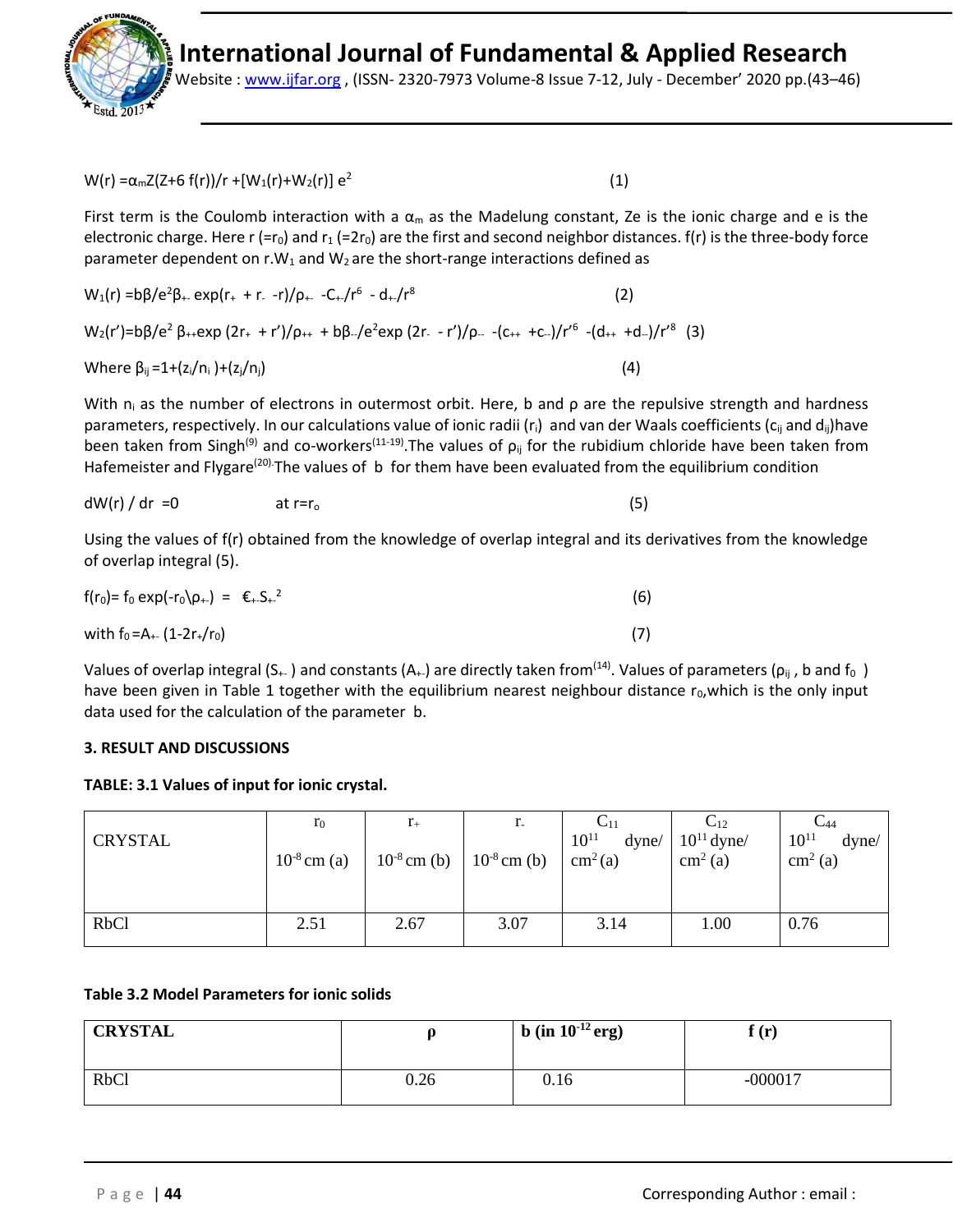

Website : [www.ijfar.org](http://www.ijfar.org/) , (ISSN- 2320-7973 Volume-8 Issue 7-12, July - December' 2020 pp.(43–46)

## **Table 3.3 Third order elastic constants (TOECs) 10<sup>11</sup>dyne/cm<sup>2</sup> for ionic crystals.**

| <b>Crystal</b> | U <sub>111</sub> | $U_{112}$ | $U_{166}$ | $U_{123}$ | $C_{144}$ | $C_{456}$ |
|----------------|------------------|-----------|-----------|-----------|-----------|-----------|
| <b>RbCl</b>    | $-2.16$          | $-1.36$   | $-1.46$   | $-1.24$   | $-1.30$   | $-1.24$   |

## **Table-3.4 Calculated values of fourth order elastic constants (FOECs) (in 10<sup>11</sup> dyne/cm2) for ionic crystals**.

| <b>Crystal</b> | $C_{1111}$ | $C_{1112}$ | C <sub>1166</sub> | $C_{1122}$ | $C_{1266}$ | $C_{4444}$ | $C_{1123}$ | $C_{1144}$         | $C_{1244}$ | $\rm{C}_{1456}$ | $\mathbf{C}_{4466}$ |
|----------------|------------|------------|-------------------|------------|------------|------------|------------|--------------------|------------|-----------------|---------------------|
| <b>RbCl</b>    | 32.62      | 7.92       | 7.95              | 8.88       | 8.88       | 8.89       | 8.00       | 7.27<br>$\sqrt{2}$ | 7.29       | 7.01            | 7.01                |

## **Table 3.5 Pressure Derivatives of Second Order Elastic Constants (SOECs) (10<sup>8</sup>dyne /cm<sup>2</sup> ).**

| <b>Crystal</b>   | $dc'$ 44 /dp | ds' / dp | dk'/dp |
|------------------|--------------|----------|--------|
| RbC <sub>1</sub> | 1.49         | 0.60     | 6.60   |

#### **Table 3.6: Calculated values of pressure derivatives of third order elastic constants (TOECs).**

| <b>Crystals</b> | $dC_{111/dp}$ | $\bf{d}$ C 112/dp | $\mathbf{d}$ C 116/dp | $dC_{123/dp}$ | $dC_{144/dp}$ | $\mathbf{d}$ C 456/dp |
|-----------------|---------------|-------------------|-----------------------|---------------|---------------|-----------------------|
| <b>RbCl</b>     | $-75.67$      | $-45.78$          | $-43.67$              | $-44.58$      | $-46.26$      | $-44.11$              |

The model parameters listed in Table 3.1 have been used to evaluate the various –order derivatives of the short-range interactions. $A_i$ , Bi, Ci, Di (i=1, 2). Those parameters are the same as those defined by Verma and  $\cos$ -workers<sup>4</sup> except for the difference that we have included the effect of short range Vander Waals attraction and represented the overlap repulsion by the HF potential. With the knowledge of parameters and input data we have calculated the values of third, fourth order elastic constants using their relevant expressions reported (4, 5).

Results obtained in the table are in good agreement with the experimental results which shows that the agreement between experimental and our theoretical results are better.

#### **REFERENCES:**

- 1. K.Brugger, Phys.Rev.133, A1611 (1964)
- 2. P.B Ghate, Phys.Rev. 133 ,A1666(1965)
- 3. A.A Naranyan, Soviet Phys.-Solid State 5,129 (1963)
- 4. V.K Garg, D.S Puri and M.P Verma Phys. Stat. sol.(b)80,63 (1977)